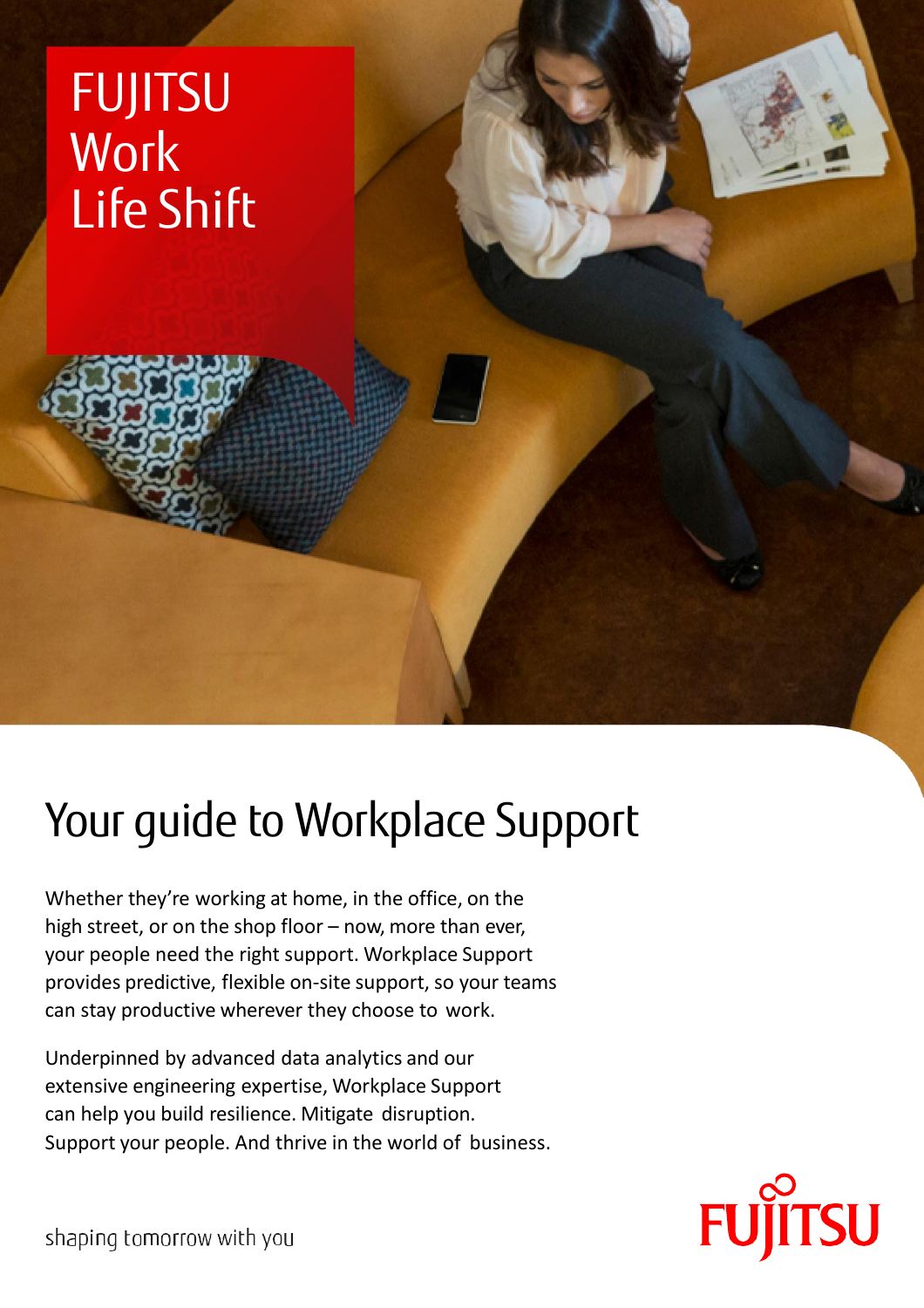### Supporting your workforce where and when they need it most

The world is going through unpredictable change; to survive and prosper, your organization has to pursue adaptability. At the same time, our environment and society are facing unprecedented challenges; we all have to reimagine how we live and work.



#### We call this Work Life Shift

New agile ways of working require a different approach to on-site support; one that puts your people at the center of the service, enabling them to be productive wherever and whenever they work.

FUJITSU Workplace Support provides a flexible range of services that keep your teams productive, no matter how distributed they are. And, with the ability to deliver in more than 180 countries, it can rapidly scale to meet the changing needs of your organization.

Keeping your people at their most productive takes more than fastfixes.

Using predictive data analytics, we can determine when your equipment is likely to fail, allowing us to proactively fix issues before they arise. And enabling your people to continuously deliver value for your customers.

#### Our flexible services

Your organization is different to any other. That's why we've built Workplace Support with the flexibility to meet the dynamic needs of your workforce.

We offer the following service options:

- Ticket-based service
- Schedule-based service
- Ad-hoc service
- Global logistics service
- ITSM toolset integration
- User self-service app
- Connect IT Bar
- Intelligent lockers, vending machines, kiosks
- Predictive analytics

Our predictive data analytics can determine when your equipment is likely to fail. So, we can fix any issues before they affect your employee productivity or customer service. This actionable business insight also enables more self-service, such as our user self-service app.

Our Connect IT Bar provides a concierge service in high footfall areas. By giving your workforce access to the latest advice and guidance, they can feel supported and get the most out of your investments in technology.

Our intelligent lockers, vending machines, and kiosks provide self-service support that's easily accessible and helps get your workforce up and running as quickly as possible, 24x7.

Our field services deliver support to your workforce across a wide range of operational environments, from the corporate office to the high street, the shop-floor to the manufacturing plant, or even while working from home.

Our global logistics service, delivered from a network of regional distribution centers, covers a comprehensive array of logistics activities. This includes warehousing, transport, and logistics, incorporating partner (where appropriate) and inventory management.

Our full repair loop means your people can always have technology they need to stay productive.

Finally, our global toolset and follow-the-sun global program management office provide real-time visibility of service execution. Meaning we can keep your organization running, wherever you operate, uninterrupted.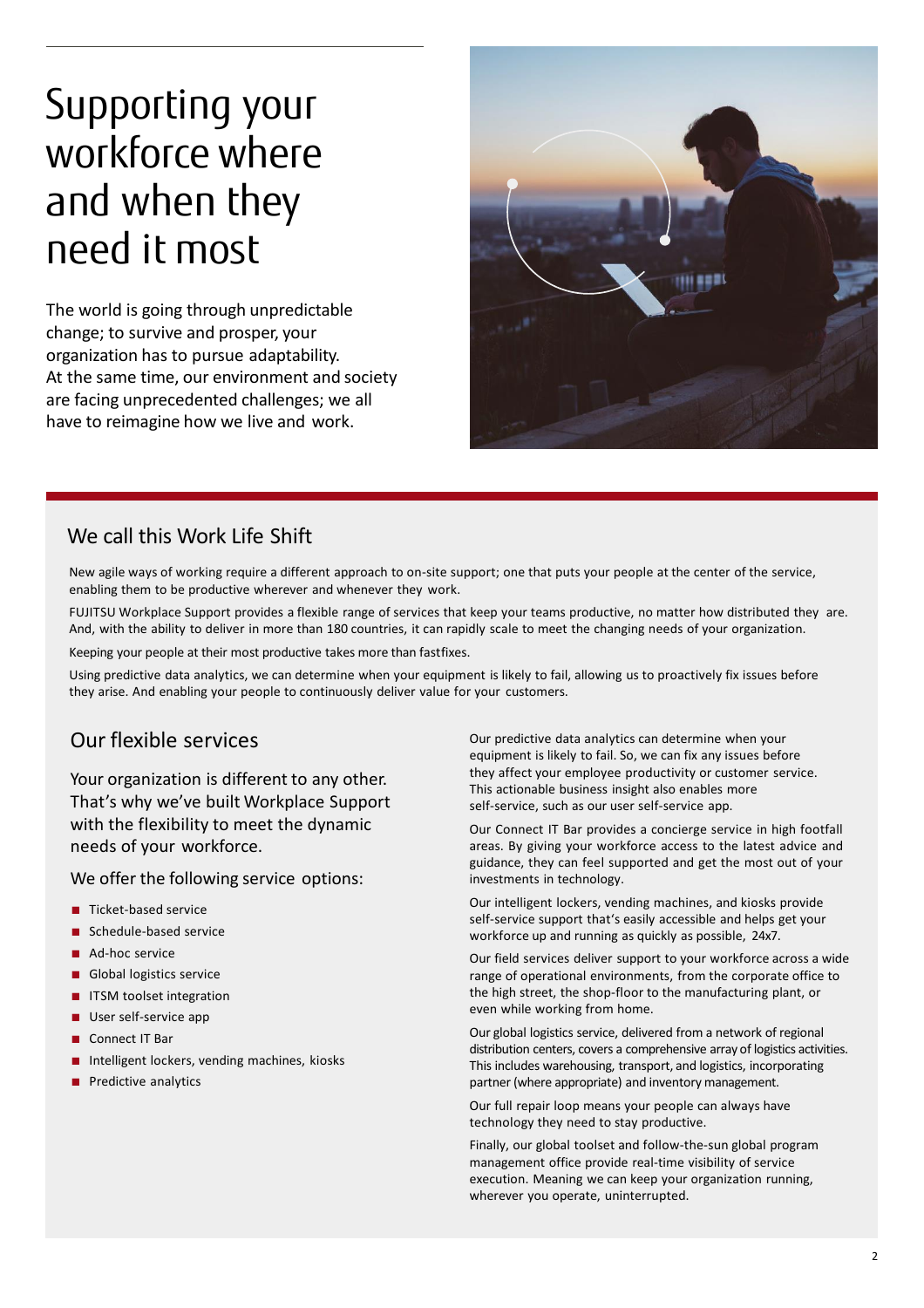#### Standard SLAs

Can be uplifted to same-day on request.

Break and fix: Next business day resolution Desk-side support: Next business day resolution IMAC-D: 3 business days' resolution Hands and eyes: Next business day on-site response

Standard Support Days and Hours: Local business days, 09:00-17:00. Can be uplifted to 24x7 on request.



#### Our Value-Based Approach…

Opt for our Workplace Support model, and we'll transform your existing services into a managed service in phases. We'll also utilize continuous improvement methodology to ensure an experience that matches your expectations. All of our services are underpinned by the following ideologies:

- Resource optimization
- Managed end-to-end client services
- Metrics-driven cost savings

#### …For today and tomorrow

#### Core ideology

- **Resource** optimization
- Managed end-toend client services
- Metricsdriven cost savings

#### Envisioned

#### future

- Agility and flexibility
- Lean organization with a focus on core activities
- Continuous improvement

### Your organization's benefits

The benefits are clear; with proactive maintenance services in place, you could see a typical 20% reduction in support calls. You could also see additional benefits by tailoring your service with relevant modules. These include:

- More time for colleagues to do their core roles.
- Increased productivity and operational efficiency.
- Increased availability of key assets.
- Ability to upscale services on demand.
- A seamless on-site support service.
- A reduction of reactive processes.
- Real-time status information, through dashboards and reports.
- Better knowledge management for users; reduced silos of knowledge.
- Availability of self-serve options.
- Reduced "no fault found" returns; improved real resolutions.
- Improved insight into asset failure across the organization, with a holistic view of equipment reliability.
- Availability of automatic ticket creation and workflow.